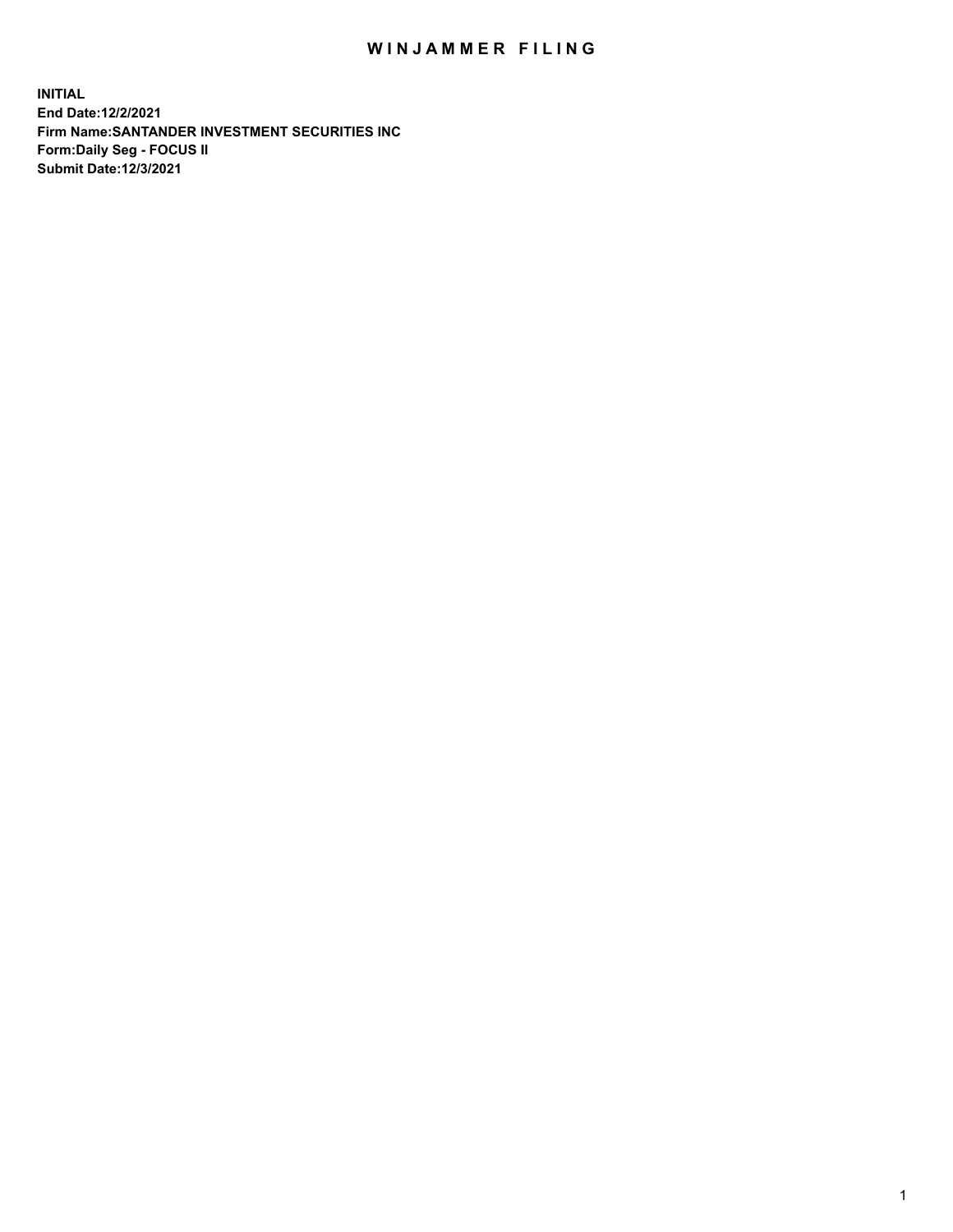**INITIAL End Date:12/2/2021 Firm Name:SANTANDER INVESTMENT SECURITIES INC Form:Daily Seg - FOCUS II Submit Date:12/3/2021 Daily Segregation - Cover Page**

| Name of Company                                                                     | <b>SANTANDER INVESTMENT</b><br><b>SECURITIES INC</b> |
|-------------------------------------------------------------------------------------|------------------------------------------------------|
| <b>Contact Name</b>                                                                 | <b>Richard Ro</b>                                    |
| <b>Contact Phone Number</b>                                                         | (212) 350-3662                                       |
| <b>Contact Email Address</b>                                                        | richard.ro@santander.us                              |
| FCM's Customer Segregated Funds Residual Interest Target (choose one):              |                                                      |
| a. Minimum dollar amount: ; or                                                      | 70,000,000                                           |
| b. Minimum percentage of customer segregated funds required:%; or                   | $\overline{\mathbf{0}}$                              |
| c. Dollar amount range between: and; or                                             | 0 <sub>0</sub>                                       |
| d. Percentage range of customer segregated funds required between:% and%.           | 0 <sub>0</sub>                                       |
| FCM's Customer Secured Amount Funds Residual Interest Target (choose one):          |                                                      |
| a. Minimum dollar amount: ; or                                                      | $\overline{\mathbf{0}}$                              |
| b. Minimum percentage of customer secured funds required:%; or                      | $\underline{\mathbf{0}}$                             |
| c. Dollar amount range between: and; or                                             | 0 <sub>0</sub>                                       |
| d. Percentage range of customer secured funds required between: % and %.            | 0 <sub>0</sub>                                       |
| FCM's Cleared Swaps Customer Collateral Residual Interest Target (choose one):      |                                                      |
| a. Minimum dollar amount: ; or                                                      | $\frac{0}{0}$                                        |
| b. Minimum percentage of cleared swaps customer collateral required:% ; or          |                                                      |
| c. Dollar amount range between: and; or                                             | 0 <sub>0</sub>                                       |
| d. Percentage range of cleared swaps customer collateral required between: % and %. | 0 <sub>0</sub>                                       |

Attach supporting documents CH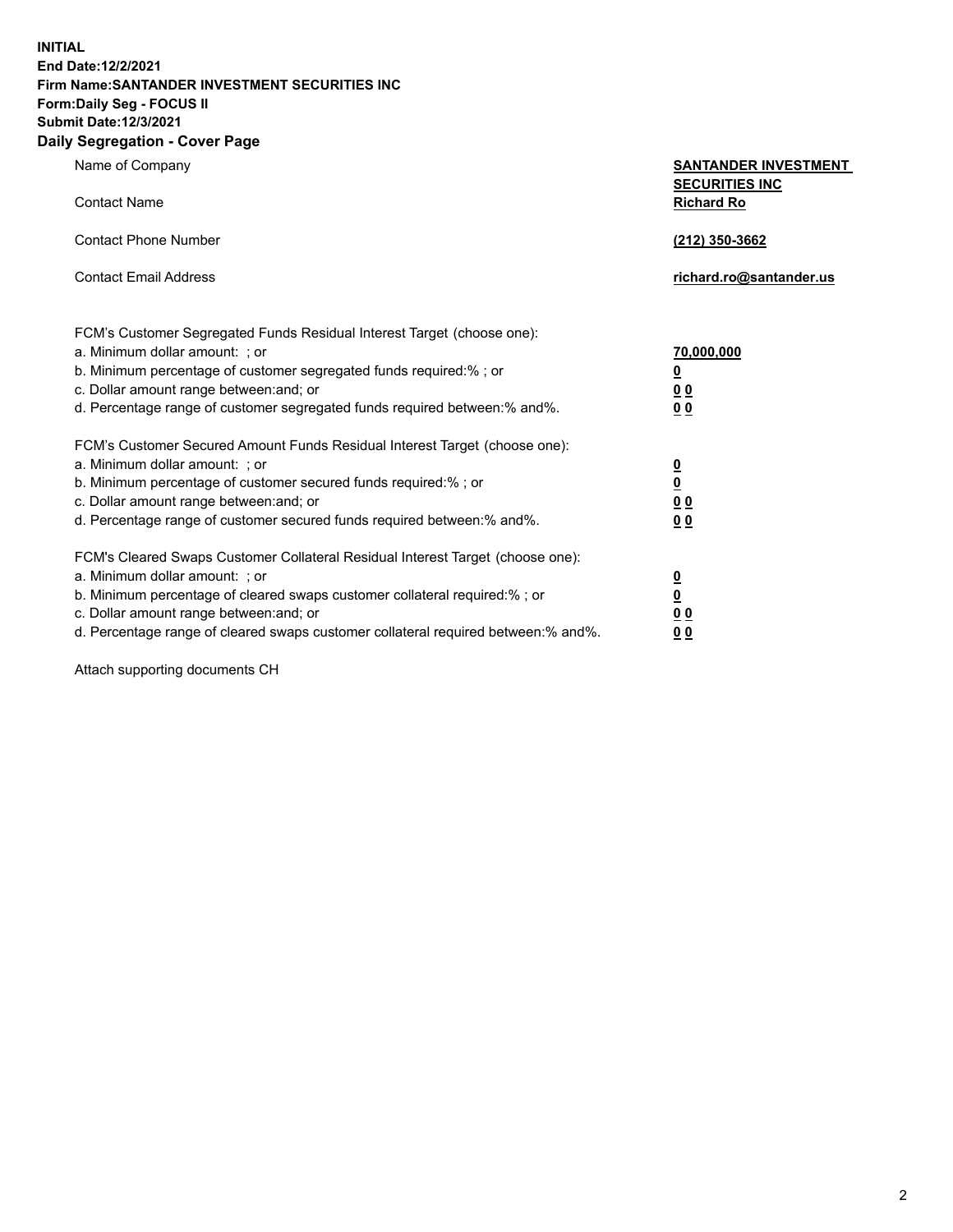**INITIAL End Date:12/2/2021 Firm Name:SANTANDER INVESTMENT SECURITIES INC Form:Daily Seg - FOCUS II Submit Date:12/3/2021 Daily Segregation - Secured Amounts**

|     | Foreign Futures and Foreign Options Secured Amounts                                         |                          |
|-----|---------------------------------------------------------------------------------------------|--------------------------|
|     | Amount required to be set aside pursuant to law, rule or regulation of a foreign            | $0$ [7305]               |
|     | government or a rule of a self-regulatory organization authorized thereunder                |                          |
| 1.  | Net ledger balance - Foreign Futures and Foreign Option Trading - All Customers             |                          |
|     | A. Cash                                                                                     | $0$ [7315]               |
|     | B. Securities (at market)                                                                   | $0$ [7317]               |
| 2.  | Net unrealized profit (loss) in open futures contracts traded on a foreign board of trade   | $0$ [7325]               |
| 3.  | Exchange traded options                                                                     |                          |
|     | a. Market value of open option contracts purchased on a foreign board of trade              | $0$ [7335]               |
|     | b. Market value of open contracts granted (sold) on a foreign board of trade                | $0$ [7337]               |
| 4.  | Net equity (deficit) (add lines 1. 2. and 3.)                                               | $0$ [7345]               |
| 5.  | Account liquidating to a deficit and account with a debit balances - gross amount           | $0$ [7351]               |
|     | Less: amount offset by customer owned securities                                            | 0 [7352] 0 [7354]        |
| 6.  | Amount required to be set aside as the secured amount - Net Liquidating Equity              | $0$ [7355]               |
|     | Method (add lines 4 and 5)                                                                  |                          |
| 7.  | Greater of amount required to be set aside pursuant to foreign jurisdiction (above) or line | $0$ [7360]               |
|     | 6.                                                                                          |                          |
|     | FUNDS DEPOSITED IN SEPARATE REGULATION 30.7 ACCOUNTS                                        |                          |
| 1.  | Cash in banks                                                                               |                          |
|     | A. Banks located in the United States                                                       | $0$ [7500]               |
|     | B. Other banks qualified under Regulation 30.7                                              | 0 [7520] 0 [7530]        |
| 2.  | Securities                                                                                  |                          |
|     | A. In safekeeping with banks located in the United States                                   | $0$ [7540]               |
|     | B. In safekeeping with other banks qualified under Regulation 30.7                          | 0 [7560] 0 [7570]        |
| 3.  | Equities with registered futures commission merchants                                       |                          |
|     | A. Cash                                                                                     | $0$ [7580]               |
|     | <b>B.</b> Securities                                                                        | $0$ [7590]               |
|     | C. Unrealized gain (loss) on open futures contracts                                         | $0$ [7600]               |
|     | D. Value of long option contracts                                                           | $0$ [7610]               |
|     | E. Value of short option contracts                                                          |                          |
| 4.  | Amounts held by clearing organizations of foreign boards of trade                           | 0 [7615] 0 [7620]        |
|     | A. Cash                                                                                     |                          |
|     | <b>B.</b> Securities                                                                        | $0$ [7640]<br>$0$ [7650] |
|     |                                                                                             |                          |
|     | C. Amount due to (from) clearing organization - daily variation                             | $0$ [7660]               |
|     | D. Value of long option contracts                                                           | $0$ [7670]               |
| 5.  | E. Value of short option contracts                                                          | 0 [7675] 0 [7680]        |
|     | Amounts held by members of foreign boards of trade                                          |                          |
|     | A. Cash                                                                                     | 0 [7700]                 |
|     | <b>B.</b> Securities                                                                        | $0$ [7710]               |
|     | C. Unrealized gain (loss) on open futures contracts                                         | $0$ [7720]               |
|     | D. Value of long option contracts                                                           | $0$ [7730]               |
|     | E. Value of short option contracts                                                          | 0 [7735] 0 [7740]        |
| 6.  | Amounts with other depositories designated by a foreign board of trade                      | $0$ [7760]               |
| 7.  | Segregated funds on hand                                                                    | $0$ [7765]               |
| 8.  | Total funds in separate section 30.7 accounts                                               | $0$ [7770]               |
| 9.  | Excess (deficiency) Set Aside for Secured Amount (subtract line 7 Secured Statement         | $0$ [7380]               |
|     | Page 1 from Line 8)                                                                         |                          |
| 10. | Management Target Amount for Excess funds in separate section 30.7 accounts                 | $0$ [7780]               |
| 11. | Excess (deficiency) funds in separate 30.7 accounts over (under) Management Target          | $0$ [7785]               |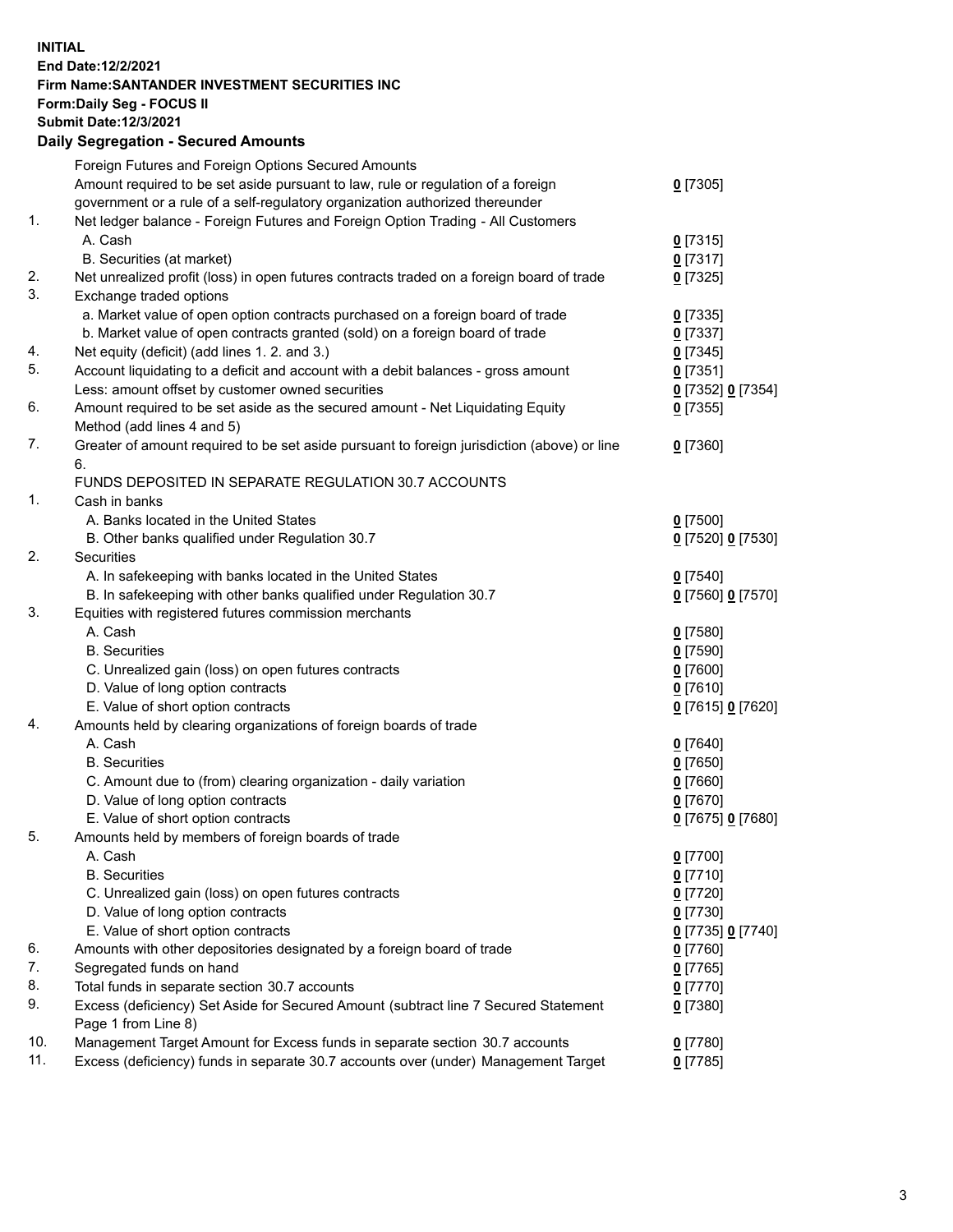| <b>INITIAL</b> |                                                                                     |                                         |  |  |  |  |
|----------------|-------------------------------------------------------------------------------------|-----------------------------------------|--|--|--|--|
|                | End Date: 12/2/2021                                                                 |                                         |  |  |  |  |
|                | Firm Name: SANTANDER INVESTMENT SECURITIES INC                                      |                                         |  |  |  |  |
|                | Form: Daily Seg - FOCUS II                                                          |                                         |  |  |  |  |
|                | <b>Submit Date:12/3/2021</b>                                                        |                                         |  |  |  |  |
|                | Daily Segregation - Segregation Statement                                           |                                         |  |  |  |  |
|                | SEGREGATION REQUIREMENTS(Section 4d(2) of the CEAct)                                |                                         |  |  |  |  |
| 1.             | Net ledger balance                                                                  |                                         |  |  |  |  |
|                | A. Cash                                                                             | 2,671,631,998 [7010]                    |  |  |  |  |
|                | B. Securities (at market)                                                           | $0$ [7020]                              |  |  |  |  |
| 2.             | Net unrealized profit (loss) in open futures contracts traded on a contract market  | -537,251,193 [7030]                     |  |  |  |  |
| 3.             | Exchange traded options                                                             |                                         |  |  |  |  |
|                | A. Add market value of open option contracts purchased on a contract market         | 72,134,343 [7032]                       |  |  |  |  |
|                | B. Deduct market value of open option contracts granted (sold) on a contract market | -47,914,778 [7033]                      |  |  |  |  |
| 4.             | Net equity (deficit) (add lines 1, 2 and 3)                                         | 2,158,600,370 [7040]                    |  |  |  |  |
| 5.             | Accounts liquidating to a deficit and accounts with                                 |                                         |  |  |  |  |
|                | debit balances - gross amount                                                       | $0$ [7045]                              |  |  |  |  |
|                | Less: amount offset by customer securities                                          | $0$ [7047] $0$ [7050]                   |  |  |  |  |
| 6.             | Amount required to be segregated (add lines 4 and 5)                                | 2,158,600,370 [7060]                    |  |  |  |  |
|                | FUNDS IN SEGREGATED ACCOUNTS                                                        |                                         |  |  |  |  |
| 7.             | Deposited in segregated funds bank accounts                                         |                                         |  |  |  |  |
|                | A. Cash                                                                             | 261,117,968 [7070]                      |  |  |  |  |
|                | B. Securities representing investments of customers' funds (at market)              | $0$ [7080]                              |  |  |  |  |
|                | C. Securities held for particular customers or option customers in lieu of cash (at | $0$ [7090]                              |  |  |  |  |
|                | market)                                                                             |                                         |  |  |  |  |
| 8.             | Margins on deposit with derivatives clearing organizations of contract markets      |                                         |  |  |  |  |
|                | A. Cash                                                                             | 1,949,893,260 [7100]                    |  |  |  |  |
|                | B. Securities representing investments of customers' funds (at market)              | $0$ [7110]                              |  |  |  |  |
|                | C. Securities held for particular customers or option customers in lieu of cash (at | $0$ [7120]                              |  |  |  |  |
|                | market)                                                                             |                                         |  |  |  |  |
| 9.<br>10.      | Net settlement from (to) derivatives clearing organizations of contract markets     | <b>-4,783,192</b> [7130]                |  |  |  |  |
|                | Exchange traded options<br>A. Value of open long option contracts                   |                                         |  |  |  |  |
|                | B. Value of open short option contracts                                             | 72,134,343 [7132]<br>-47,914,778 [7133] |  |  |  |  |
| 11.            | Net equities with other FCMs                                                        |                                         |  |  |  |  |
|                | A. Net liquidating equity                                                           | $0$ [7140]                              |  |  |  |  |
|                | B. Securities representing investments of customers' funds (at market)              | $0$ [7160]                              |  |  |  |  |
|                | C. Securities held for particular customers or option customers in lieu of cash (at | $0$ [7170]                              |  |  |  |  |
|                | market)                                                                             |                                         |  |  |  |  |
| 12.            | Segregated funds on hand                                                            | $0$ [7150]                              |  |  |  |  |
| 13.            | Total amount in segregation (add lines 7 through 12)                                | 2,230,447,601 [7180]                    |  |  |  |  |
| 14.            | Excess (deficiency) funds in segregation (subtract line 6 from line 13)             | 71,847,231 [7190]                       |  |  |  |  |
| 15.            | Management Target Amount for Excess funds in segregation                            | 70,000,000 [7194]                       |  |  |  |  |
| 16.            | Excess (deficiency) funds in segregation over (under) Management Target Amount      | 1,847,231 [7198]                        |  |  |  |  |
|                | <b>Excess</b>                                                                       |                                         |  |  |  |  |